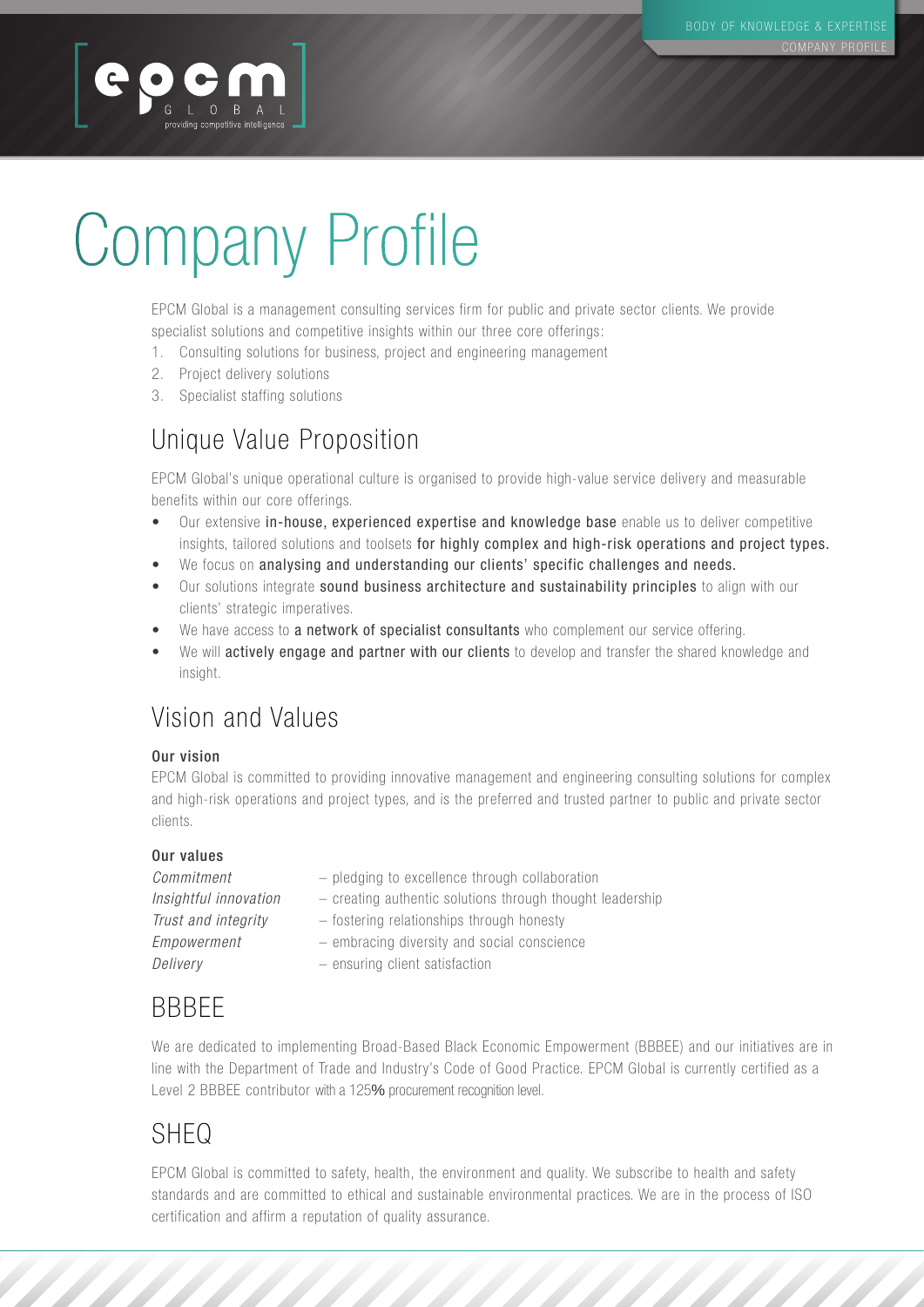#### Fields of Expertise Eields OI' Expertise

*"EPCM Global's high-performance team of professionals are committed to meeting client needs and the*  "EPCM G/oba/'s n/gn-performance team of profess/ona/s are comm/tted to meeting c/I'ent needs and the *success of every project they undertake."* success of every project they undertake."



EPCM Global offers authentic, high-value solutions to optimise its clients' projects. These solutions are EPCM Global otters authentic, high-value solutions to optimise its clients' projects. These solutions are delivered consistently, using innovative approaches, current business information and best-practice delivered consistently, using innovative approaches, current business information and best—practice methodologies. The solutions EPCM Global provides are applicable across the business value chain and methodologies. The solutions EPCM Global provides are applicable across the business value chain and project lifecycle as seen in the figure above. project litecycle as seen in the figure above.

#### EPCM Global's main business units are grouped according to three core offerings: EPCM Global's main business units are grouped according to three core Offerings:



WWW•EPCM•CO•ZA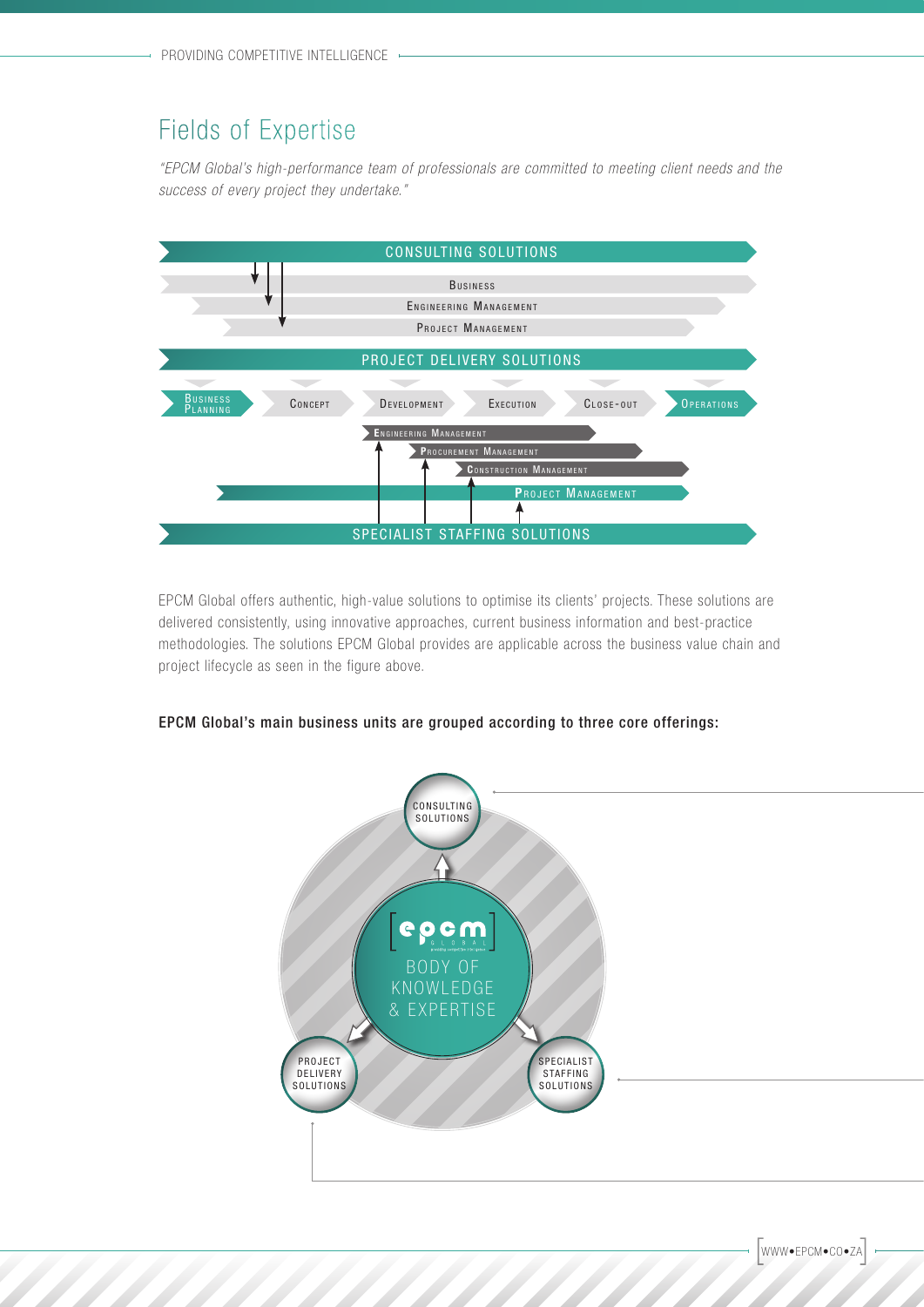#### Consulting Solutions

EPCM Global has an in-house knowledge and experience base across business, project management and engineering disciplines.

- Business architecture  $-$  review the integration of your business strategy, systems architecture, sustainability principles and operations.
- Business process development and re-engineering develop, re-engineer and standardise processes for sustainability.
- Plant lifecycle and performance improvement develop processes and tools to address shortcomings within your company's asset lifecycle management.
- Operational optimisation  $-$  develop and implement operational improvement solutions.
- Supplier capability assessments and due diligence make recommendations tailored to your company.
- Project readiness assessments facilitate project definition readiness.
- Project lifecycle methodology  $-$  assess, develop and standardise project lifecycle models.
- Project governance and assurance  $-$  including project risk assessments.
- Project reviews and risk assessments  $-$  test compliance to SHEQ standards through project reviews.
- Project gate reviews assess project readiness through independent project gate reviews.
- Project management oversight  $-$  from project definition to finalisation and hand-over.
- Regulatory compliance oversight oversight in the development and implementation of regulatory licensing strategies and plans.
- Multi-disciplinary project integration and engineering solutions conduct baseline assessments across engineering/technologies, project definition and systems engineering and implement multi-disciplinary review and change management structures.

#### Project Delivery Solutions

Drawing from proven best-practices within the consulting sphere, EPCM Global provides specialised project delivery solutions for simple, multi-faceted or First-Of-A-Kind Engineering (FOAKE) ventures.

- Full Engineering, Procurement and Construction Management (EPCM) capability assistance.
- Specialised assistance in project development, project execution and project integration.
- Our project management services include Greenfield projects, Brownfield (refurbishment and replacement) projects and project recovery.

#### Specialist Staffing Solutions

EPCM Global provides skilled resources and expertise in specialised staff placement and contracting.

- Recruitment of skilled staff on a permanent, contractual or temporary basis with training and technical, specialised support from EPCM Global.
- Development of resource skills.
- Service focussed on the Project Management, Engineering Management, Procurement and Construction Management industries.
- Service extends into the financial, accounting, business and information technology markets.